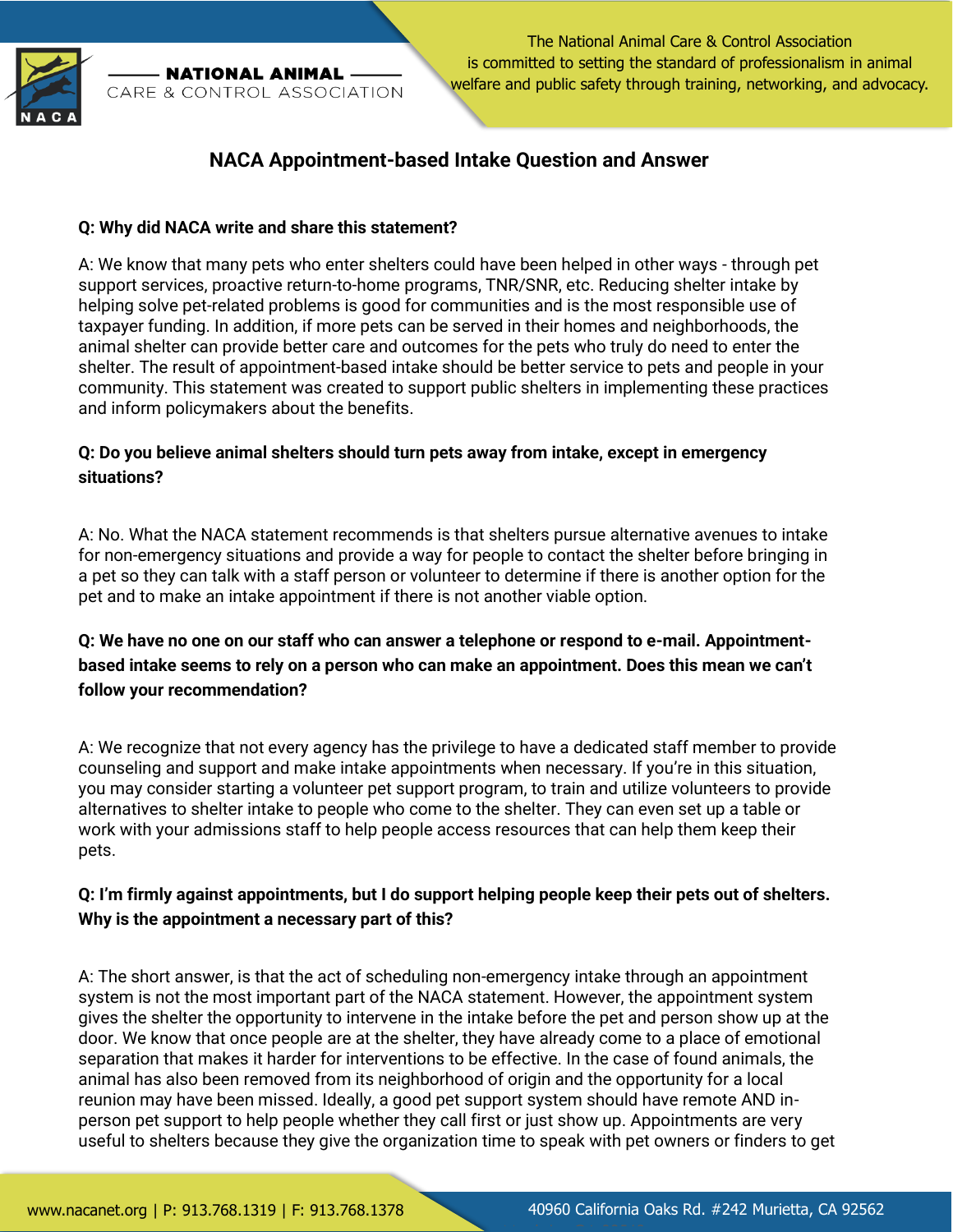

- NATIONAL ANIMAL -CARE & CONTROL ASSOCIATION

The National Animal Care & Control Association is committed to setting the standard of professionalism in animal welfare and public safety through training, networking, and advocacy.

the most important information to prepare for intake of the pet or to help keep the pet in its home or community.

# **Q: Your statement doesn't specify how long people should have to wait for an intake appointment. What is your recommendation about this?**

A: It depends, different communities have different thresholds, and some places have intake appointments on the same day whereas, in others, people wait longer to bring in pets. It also depends on the resources you have to manage intake and the capacity of your shelter. During June, when your shelter is 10% above capacity for care, you may ask people to hold pets for several weeks. As always, regardless of how long your intake wait time is, your organization should always immediately accommodate pets who are truly unable to be held and for whom no other viable options exist. Finders and local shelters should work closely with each other to ensure they're following ordinances and recommendations for giving lost pets the best chance possible before they are rehomed.

# **Q: If someone cannot make an appointment, and needs to bring a found pet in immediately, do you suggest we tell people to leave the pet where they found it?**

A: It depends. In situations where pets or people are at risk, immediate intake is recommended. Some same day, "pop-up" appointments should be received to accommodate such situations. Where there is no immediate threat, an assessment should be made balancing the risks of admission with the risks of remaining in place. For instance, a dog found running loose on a busy street should be prioritized for admission while a free-roaming cat that has been spotted chronically in the area can generally be safely deferred or redirected to other services.

# **Q: Won't fewer people want to help a lost pet if they think they have to hold it instead of being able to bring it to the shelter? Couldn't this cause the public to look away and leave needy pets on the streets?**

A: There are many animal shelters big and small, urban, and rural, that have been practicing appointment-based intake for multiple years. There is no evidence to suggest that people are less likely to help a pet if they will be asked to be part of the solution to getting that pet home, rehoming it, or in cases of owner surrender, be given options to keep their pet. Managed admission may actually help shelters reach people who avoided contacting the shelter in the past for fear the pet might be euthanized. Appointment-based intake allows a conversation to take place resulting in a balanced assessment of the needs of the animal, the finder or owner's ability to participate in solutions, and the shelter's capacity. Importantly, the shelter must always be available to take in pets when there are no other viable options, or a person is unable or unwilling to help. In the past, people may even have avoided contacting the shelter for fear the pet's welfare would be compromised. Managed admission allows a conversation to take place resulting in a balanced assessment.

**Q: I can understand implementing appointments for owner surrenders, but I don't agree with stray finders having to make appointments. Why did you include stray and lost pets in your statement?**